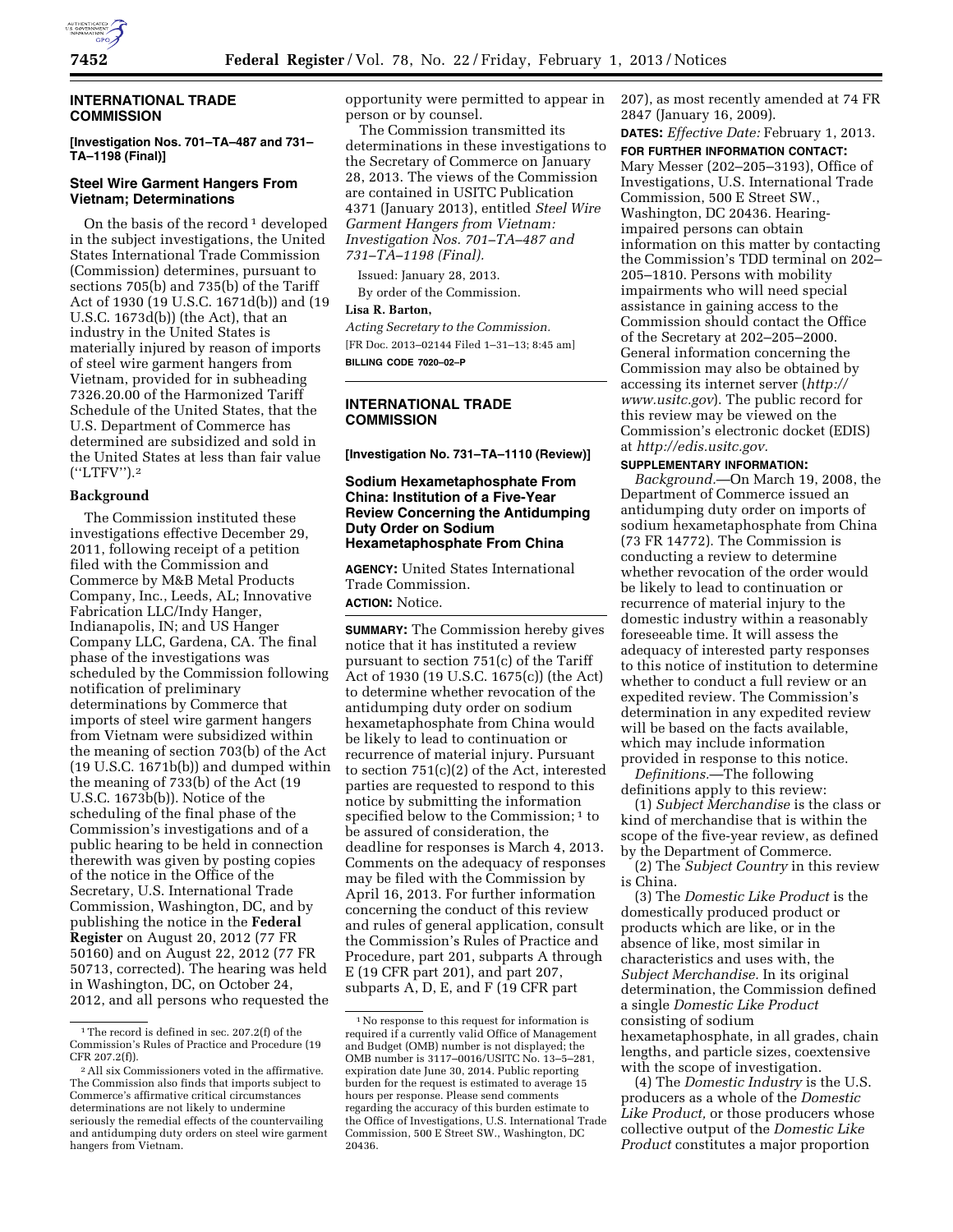of the total domestic production of the product. In its original determination, the Commission defined a single *Domestic Industry* consisting of all domestic producers of sodium hexametaphosphate.

(5) The *Order Date* is the date that the antidumping duty order under review became effective. In this review, the *Order Date* is March 19, 2008.

(6) An *Importer* is any person or firm engaged, either directly or through a parent company or subsidiary, in importing the *Subject Merchandise* into the United States from a foreign manufacturer or through its selling agent.

*Participation in the review and public service list.*—Persons, including industrial users of the *Subject Merchandise* and, if the merchandise is sold at the retail level, representative consumer organizations, wishing to participate in the review as parties must file an entry of appearance with the Secretary to the Commission, as provided in section 201.11(b)(4) of the Commission's rules, no later than 21 days after publication of this notice in the **Federal Register**. The Secretary will maintain a public service list containing the names and addresses of all persons, or their representatives, who are parties to the review.

Former Commission employees who are seeking to appear in Commission five-year reviews are advised that they may appear in a review even if they participated personally and substantially in the corresponding underlying original investigation. The Commission's designated agency ethics official has advised that a five-year review is not considered the ''same particular matter'' as the corresponding underlying original investigation for purposes of 18 U.S.C. 207, the post employment statute for Federal employees, and Commission rule 201.15(b) (19 CFR 201.15(b)), 73 FR 24609 (May 5, 2008). This advice was developed in consultation with the Office of Government Ethics. Consequently, former employees are not required to seek Commission approval to appear in a review under Commission rule 19 CFR 201.15, even if the corresponding underlying original investigation was pending when they were Commission employees. For further ethics advice on this matter, contact Carol McCue Verratti, Deputy Agency Ethics Official, at 202–205– 3088.

*Limited disclosure of business proprietary information (BPI) under an administrative protective order (APO) and APO service list.*—Pursuant to section 207.7(a) of the Commission's

rules, the Secretary will make BPI submitted in this review available to authorized applicants under the APO issued in the review, provided that the application is made no later than 21 days after publication of this notice in the **Federal Register**. Authorized applicants must represent interested parties, as defined in 19 U.S.C. 1677(9), who are parties to the review. A separate service list will be maintained by the Secretary for those parties authorized to receive BPI under the APO.

*Certification.*—Pursuant to section 207.3 of the Commission's rules, any person submitting information to the Commission in connection with this review must certify that the information is accurate and complete to the best of the submitter's knowledge. In making the certification, the submitter will be deemed to consent, unless otherwise specified, for the Commission, its employees, and contract personnel to use the information provided in any other reviews or investigations of the same or comparable products which the Commission conducts under Title VII of the Act, or in internal audits and investigations relating to the programs and operations of the Commission pursuant to 5 U.S.C. Appendix 3.

*Written submissions.*—Pursuant to section 207.61 of the Commission's rules, each interested party response to this notice must provide the information specified below. The deadline for filing such responses is March 4, 2013. Pursuant to section 207.62(b) of the Commission's rules, eligible parties (as specified in Commission rule 207.62(b)(1)) may also file comments concerning the adequacy of responses to the notice of institution and whether the Commission should conduct an expedited or full review. The deadline for filing such comments is April 16, 2013. All written submissions must conform with the provisions of sections 201.8 and 207.3 of the Commission's rules and any submissions that contain BPI must also conform with the requirements of sections 201.6 and 207.7 of the Commission's rules. Please be aware that the Commission's rules with respect to electronic filing have been amended. The amendments took effect on November 7, 2011. See 76 FR 61937 (Oct. 6, 2011) and the newly revised Commission's Handbook on E-Filing, available on the Commission's Web site at *[http://edis.usitc.gov.](http://edis.usitc.gov)* Also, in accordance with sections 201.16(c) and 207.3 of the Commission's rules, each document filed by a party to the review must be served on all other parties to the review (as identified by either the public or APO service list as

appropriate), and a certificate of service must accompany the document (if you are not a party to the review you do not need to serve your response).

*Inability to provide requested information.*—Pursuant to section 207.61(c) of the Commission's rules, any interested party that cannot furnish the information requested by this notice in the requested form and manner shall notify the Commission at the earliest possible time, provide a full explanation of why it cannot provide the requested information, and indicate alternative forms in which it can provide equivalent information. If an interested party does not provide this notification (or the Commission finds the explanation provided in the notification inadequate) and fails to provide a complete response to this notice, the Commission may take an adverse inference against the party pursuant to section 776(b) of the Act in making its determination in the review.

*Information to be Provided in Response to this Notice of Institution:*  As used below, the term ''firm'' includes any related firms.

(1) The name and address of your firm or entity (including World Wide Web address) and name, telephone number, fax number, and Email address of the certifying official.

(2) A statement indicating whether your firm/entity is a U.S. producer of the *Domestic Like Product,* a U.S. union or worker group, a U.S. importer of the *Subject Merchandise,* a foreign producer or exporter of the *Subject Merchandise,*  a U.S. or foreign trade or business association, or another interested party (including an explanation). If you are a union/worker group or trade/business association, identify the firms in which your workers are employed or which are members of your association.

(3) A statement indicating whether your firm/entity is willing to participate in this review by providing information requested by the Commission.

(4) A statement of the likely effects of the revocation of the antidumping duty order on the *Domestic Industry* in general and/or your firm/entity specifically. In your response, please discuss the various factors specified in section 752(a) of the Act (19 U.S.C. 1675a(a)) including the likely volume of subject imports, likely price effects of subject imports, and likely impact of imports of *Subject Merchandise* on the *Domestic Industry.* 

(5) A list of all known and currently operating U.S. producers of the *Domestic Like Product.* Identify any known related parties and the nature of the relationship as defined in section